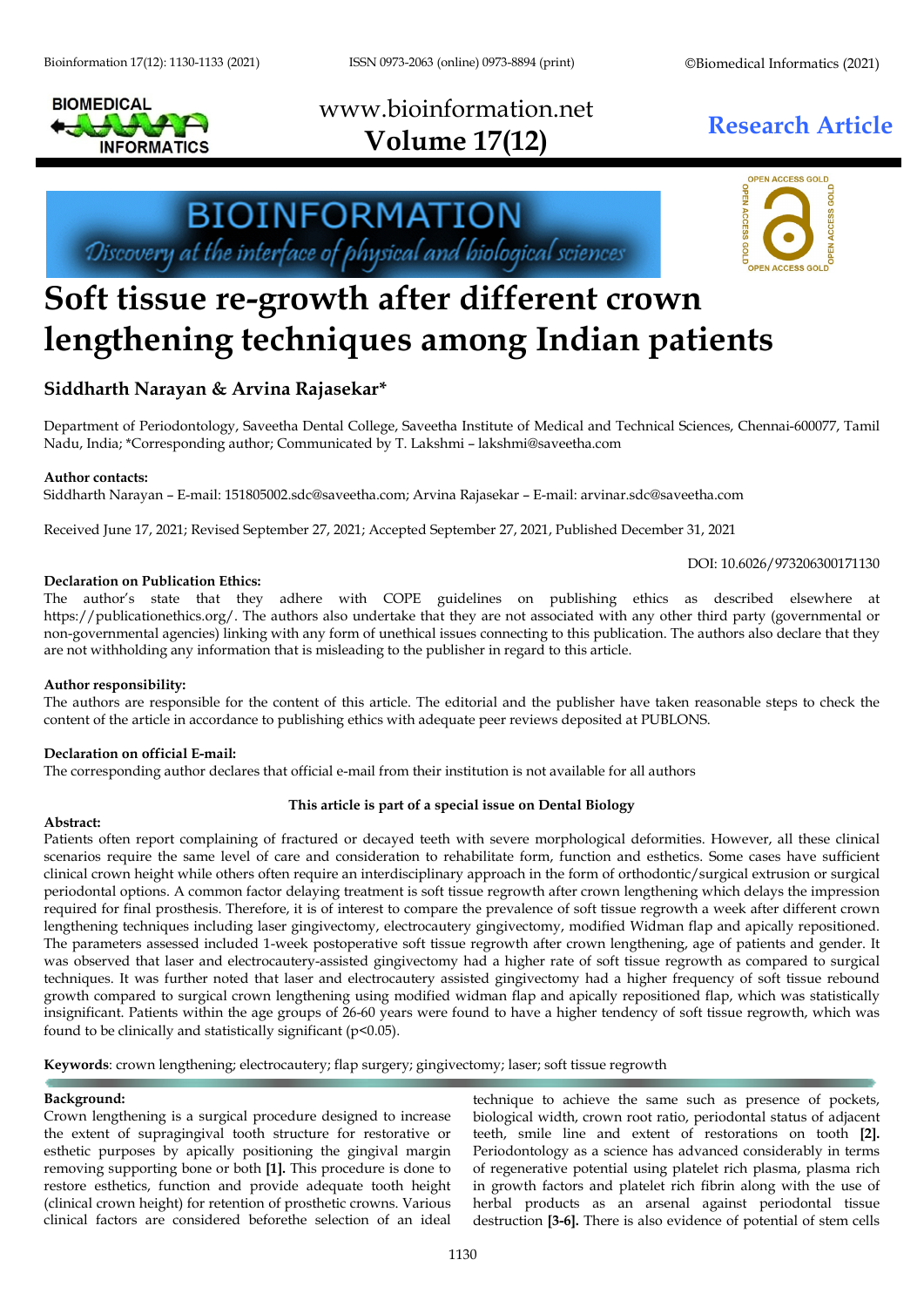in periodontal regeneration currently being tried and tested in clinical trials. Parma Benfenati studies the effect of restorative margins coinciding with bone crest level in dogs and reported approximately 5mm of bone loss after 3 months of intervention **[\[2\]](https://paperpile.com/c/LjYNSr/VizPr).** Such findings were seen most often in clinical scenarios where the restorative margin encroached on junctional epithelium and supracrestal connective tissue.**[\[7–9\]](https://paperpile.com/c/LjYNSr/Tn3nq+YtAg6+0F1AM)**Periodontal literature has suggested ways of avoiding such scenarios by apically repositioned the flap to intentionally repositioned periodontal attachment apparatus in an apical position **[\[10–12\]](https://paperpile.com/c/LjYNSr/v56Wk+sweR5+7lncA).**  However long-term evaluation of apically repositioned flap showed a slight reduction in keratinised gingiva where gingivectomy was performed, suggesting apically repositioned flap does not result in a permanent shift of mucogingival junction **[\[13\]](https://paperpile.com/c/LjYNSr/VVDWQ)**. Coronal displacement of gingival margin 12 months after surgical crown was seen by pontoriero in 2001 with postsurgical soft tissue regrowth bucco-lingually of 2.9 +/- 0.6 mm and proximally 1.2 =/- 0.7 mm **[\[14\]](https://paperpile.com/c/LjYNSr/7u5L5).** This study however did not take into consideration the different techniques of crown lengthening, one of the few studies which compared the effect of apically repositioned flap and gingivectomy on biological width showed re-established biological width within 3 months with more preference toward apically repositioned toward apically repositioned flap **[\[15\]](https://paperpile.com/c/LjYNSr/cxIJP).** Therefore, it is of interest to report data on the soft tissue re-growth after different crown lengthening techniques among Indian patients, which was the rationale behind present study.

#### **Methodology:**

The current study was performed as a single centered retrospective university design, using dental information archiving software for the comparison of the entire patient outflow of Saveetha Dental College and Hospital, Chennai from 1st June 2019 till 1st March 2020. Two blinded investigators screened data, where inter-examiner agreement of ninety percent was reached prior to inclusion of individuals into the study. The segregation of data was initiated after ethical approval from Saveetha university scientific review board where patients included were individuals who underwent crown lengthening using laser gingivectomy, electrocautery gingivectomy, modified widman flap and apically repositioned flap.

Age group of patients was subdivided for analysis and interpretation into group A (14-25 years), group B (26-40 years), groups C (41-60 years) and group D (above 60 years). Similarly the region involved in the crown lengthening was subdivided into group A Upper arch, group B Lower arch, group C sextant 5 and group D sextant 2.Individuals excluded from this study were (i) pregnant women or lactating mothers (ii) smokers (iii) patients with uncontrolled systemic disease specifically affecting collagen metabolism (iv) patients under medication (v) Incomplete data collection (radiographs and periodontal status). The parameters assessed in this study included 1-week postoperative soft tissue regrowth after crown lengthening.

#### **Statistical significance:**

All values obtained from this study were analysed using SPSS software version 23 (Statistical Package for the Social Sciences developed at the University of Stanford by Norman H. Nie, C. Hadlai Hull and Dale H.) where p values < 0.05 were considered to be statistically significant.

#### **Results & discussion:**

A total of 373 patients were included in this study 187 males and 186 females with different age groups 18-25 years (96), 26-40 years (167), 41-60 years (88) and above 60 years (22).(table 1, graph 2) In this study group we observed that laser gingivectomy and electrocautery had a higher soft tissue regrowth after 1 week postoperative examination as compared to surgical techniques (**Figure 1**). It was observed that a higher tendency of soft tissue regrowth was seen among age groups of 26-40 years and 41 to 60 years (**Table 1**).

**Table 1**: Demographic data extracted in terms of age and gender with their effect on soft tissue regrowth in a week after crown lengthening assessed using Chi square  $t_{\rm eff}$  with a p  $t_{\rm eff}$  of 0.02 which was statistically significant.

|   | lest with a p value of 0.02 which was statistically significant. |                        |             |                   |                      |  |  |  |
|---|------------------------------------------------------------------|------------------------|-------------|-------------------|----------------------|--|--|--|
|   |                                                                  | Feature                | requency    | <b>oft tissue</b> | X <sup>2</sup> Value |  |  |  |
|   |                                                                  |                        | rcentage)   | rowth in          |                      |  |  |  |
|   |                                                                  |                        |             | after a           |                      |  |  |  |
|   |                                                                  |                        |             | week.             |                      |  |  |  |
|   | Age                                                              | $14-25$ years          | 6(25.7%)    | $1(14.8\%)$       |                      |  |  |  |
| ۴ | <b>ups</b>                                                       | $26-40$ years          | $7(44.8\%)$ | $1(41.8\%)$       |                      |  |  |  |
|   |                                                                  | 41-60 years $8(23.6%)$ |             | $9(39.1\%)$       | Comparing            |  |  |  |
|   |                                                                  | Above 60 years         | $22(5.9\%)$ | 3(4.05%)          | age and              |  |  |  |
|   |                                                                  | Total                  | 373         | 74                | : tissue regrowth    |  |  |  |
|   |                                                                  |                        |             |                   | 14.874.              |  |  |  |
|   |                                                                  | Male                   | $7(50.1\%)$ | 5(48.6%)          |                      |  |  |  |
|   | Gender                                                           | Female                 | $(49.9\%)$  | $3(51.4\%)$       | Comparing            |  |  |  |
|   |                                                                  | Total                  |             |                   | gender               |  |  |  |
|   |                                                                  |                        |             |                   | and soft tissue      |  |  |  |
|   |                                                                  |                        |             |                   | regrowth 3.46.       |  |  |  |

Among all findings obtained intragroup analysis was found to be statistically insignificant (p>0.05) using Chi square while parameters such as the relation between different age groups and soft tissue regrowth along with the crown lengthening technique employs and the presence of soft tissue regrowth 1 week postoperative were found to be significant with  $(p<0.05)$ . We live in a day and age where aesthetic is considered as one of the key features that defines an individual's personality and bring out confidence, in terms of crown lengthening the use of procedures that leave scars such as conventional flap surgery are considered unaesthetic while laser assisted procedures, comprehensive procedures like lip repositioning and implant based full mouth rehabilitation in aggressive periodontitis cases are considered advantageous **[\[16–18\]](https://paperpile.com/c/LjYNSr/nfPAJ+RSRky+UxeY).**

**Table 2:** Crown lengthening technique done and soft tissue regrowth after a week, where statistical significance was assessed using Chi square test with a p value of 0.321, which was considered statistically insignificant.

| Treatment done                   | No soft tissue<br>regrowth after a<br>week | Soft tissue<br>regrowth after a<br>week | Total | X <sup>2</sup> Value                  |
|----------------------------------|--------------------------------------------|-----------------------------------------|-------|---------------------------------------|
| Modified<br>Widman Flap          | 66                                         | $17(20.4\%)$                            | 83    |                                       |
| Apically<br>repositioned<br>Flap | 5                                          | $1(16.6\%)$                             | 6     | Comparing<br>technique<br>used        |
| Laser<br>Gingivectomy            | 177                                        | 37 (17.2%)                              | 214   | and soft<br>tissue<br>regrowth 3.497. |
| Electrocautery<br>Gingivectomy   | 50                                         | 19 (27.5%)                              | 69    |                                       |
| Total                            | 298                                        | 74 (19.89%)                             | 372   |                                       |

Soft tissue regrowth was seen with a higher tendency in laser gingivectomy and electrocautery gingivectomy groups.**(Table 2)** Both groups conserve bone leaving biological width as a sacrificeable tissue to obtain required clinical crown height. It is defined as dimension of space of root surface coronal to alveolar crest to which the junctional epithelium and connective tissue are attached (2.04 mm). Violation of biological width is associated with persistent gingival inflammation and tissue regrowth to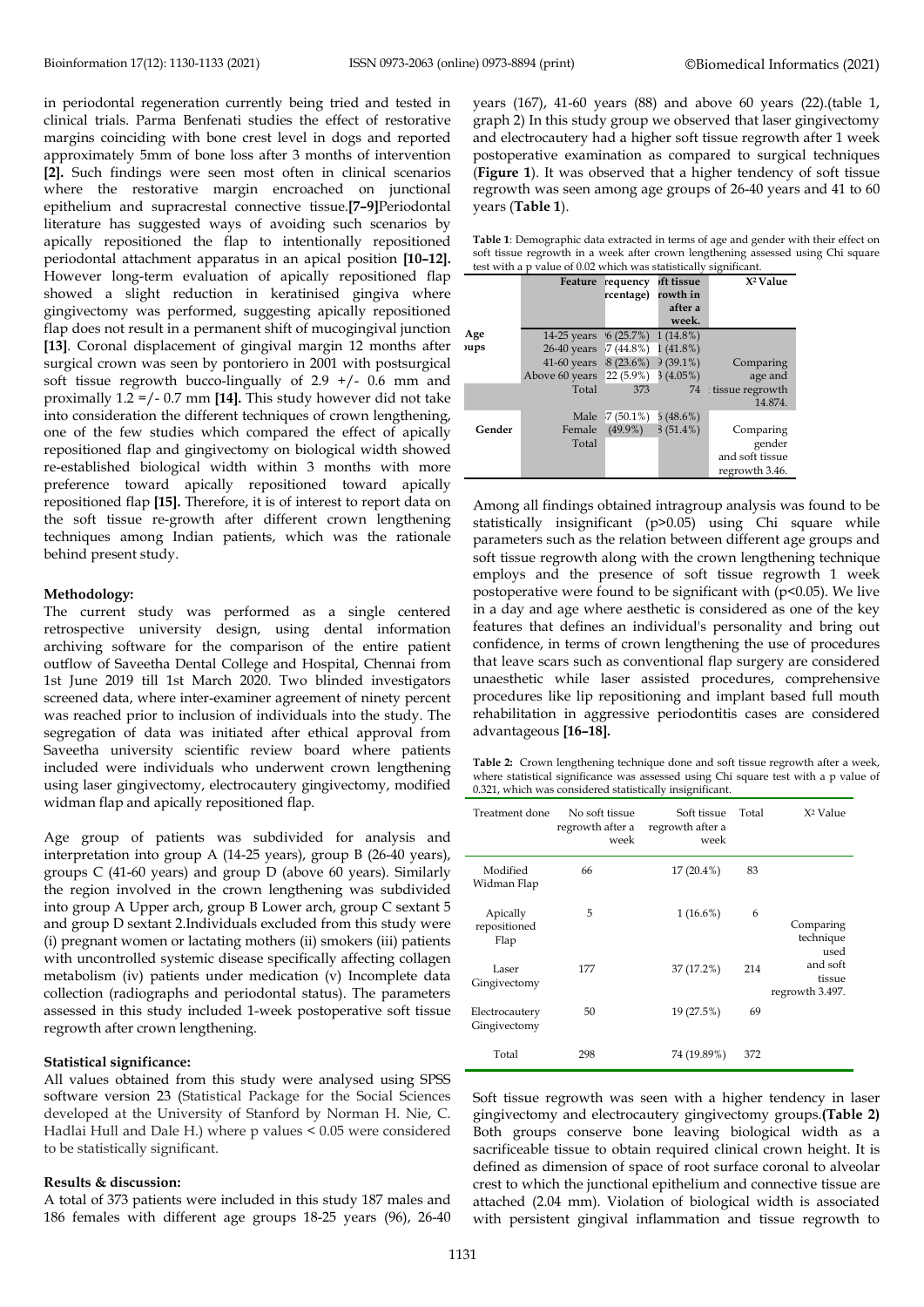correct this space occurring spontaneously within 3 month[s](https://paperpile.com/c/LjYNSr/9mmZf+cxIJP) **[\[15,19\]](https://paperpile.com/c/LjYNSr/9mmZf+cxIJP).** Similar studies by Pontoriero in 2001, demonstrated that over a 1 year follow up of healing following surgical crown lengthening, the marginal periodontium showed a tendency to grow more coronally from the level defined at surgery. This pattern of coronal displacement of the gingival margin was more commonly seen in patients with "thick" gingival tissue biotype **[\[14\]](https://paperpile.com/c/LjYNSr/7u5L5).**



**Figure 1**: Illustration showing association between technique of crown lengthening and soft tissue regrowth; X-axis depicts treatment done; Y-axis depicts number of patients; Chi square test was done with a  $X^2$  value of 3.497, p value of 0.321, (p<0.05) considered statistically insignificant. There was an increased soft tissue regrowth after Laser gingivectomy, electrocautery gingivectomy and modified widman flap, which was clinically significant but statistically insignificant.

The second finding of age groups 26-60 years having a higher frequency of soft tissue rebound regrowth could only be related to better wound healing after incomplete removal of connective tissue during the initial crown lengthening procedure.**(Figure 2)** All literature suggesting relation between age and periodontitis found increased age increased susceptibility to periodontitis with slower wound healing **[\[20\]](https://paperpile.com/c/LjYNSr/EE54e).**



**Figure 2**: Bar graph shows association of age groups and soft tissue regrowth; X-axis depicts age groups in years; Y-axis depicts number of patients; Chi square test was done with a  $X^2$  value of

14.87, p value of 0.002, (p<0.05) considered statistically significant. There was an increase in soft tissue regrowth between age groups of 26 to 60 years, which was clinically and statistically significant.

The limitations of this study include no exact measurement value of soft tissue regrowth to relate to demographic data or technique of crown lengthening. Another variable not included in the present study was the extent of crown lenghtening required for prosthetic rehabilitation of teeth, which changes depending on treatment planned and clinical visible crown height. The use of potential periodontal biomarkers of healing such as fibroblast growth factor 2 levels, cathepsin levels, endothelin 1 levels could have been correlated to obtained findings.**[\[21–24\]](https://paperpile.com/c/LjYNSr/34NN3+KDRIA+DQpR1+7p3Fn+4PCT3)**The present study population was not homogenous and different treatment techniques were applied to different number of patients with no correlation to oral hygiene status of the patients

#### **Conclusion:**

It was observed that laser and electrocautery assisted gingivectomy had a higher frequency of soft tissue rebound growth related to the age groups of 26-60 years as compared to surgical crown lengthening using modified widman flap and apically repositioned flap which was statistically significant  $(p<0.05)$ .

#### **References:**

- **[1]** [American Academy of Periodontology. Glossary of](http://paperpile.com/b/LjYNSr/Rnq5y)  Periodontal Terms. *[American Academy of Periodontology](http://paperpile.com/b/LjYNSr/Rnq5y)* [2001. 59 p.](http://paperpile.com/b/LjYNSr/Rnq5y)
- **[2]** [Sato N. Periodontal Surgery: A](http://paperpile.com/b/LjYNSr/VizPr) Clinical Atlas. *[Quintessence Publishing Company](http://paperpile.com/b/LjYNSr/VizPr)* 2000. 447 p.
- **[3]** Avinash K *et al*. *[Int J Stem Cells](http://paperpile.com/b/LjYNSr/npKM)*. 2017 **10**:12. [PMID: 28531913]
- **[4]** Panda S *et al*. *[Contemp Clin Dent](http://paperpile.com/b/LjYNSr/OT8b)*. 2014 **5**:550. [PMID: 25395778]
- **[5]** Ramesh A *et al*. *[J IntercultEthnopharmacol](http://paperpile.com/b/LjYNSr/1x0H)*. 2016 **5**:92. [PMID: 27069730]
- **[6]** Ravi S *et al*. *[Journal of Periodontology](http://paperpile.com/b/LjYNSr/kYcr)*. 2017 **88**.p. 839. [PMID: 28474968]
- **[7]** [Lanning SK](http://paperpile.com/b/LjYNSr/Tn3nq) *et al*. *J Periodontol*. 2003 **74**:468. [PMID: 12747451]
- **[8]** Kavarthapu A & [Thamaraiselvan M.](http://paperpile.com/b/LjYNSr/YtAg6) *Indian J Dent Res*. 2018 **29**[:405. \[](http://paperpile.com/b/LjYNSr/YtAg6)PMID: 30127186]
- **[9]** Ramesh A *et al*. *[Journal of Oral Biosciences](http://paperpile.com/b/LjYNSr/0F1AM)*. 2016 **58** p. 23.
- **[10]** Nabers CL, [J Periodontol. 1954](http://paperpile.com/b/LjYNSr/v56Wk) **25**:38.
- **[11]** Ramamurthy J & Mg V. *[Asian J Pharm Clin Res](http://paperpile.com/b/LjYNSr/sweR5)*. 2018 **11**[:84.](http://paperpile.com/b/LjYNSr/sweR5)
- **[12]** Priyanka S *et al*. *[J Indian Soc Periodontol](http://paperpile.com/b/LjYNSr/7lncA)*. 2017 **21**:456. [PMID: 29551863]
- **[13]** Ainamo A *et al*. *[J Clin Periodontol.](http://paperpile.com/b/LjYNSr/VVDWQ)* 1992 **19**:49. [PMID: 1732309]
- **[14]** [Pontoriero R &](http://paperpile.com/b/LjYNSr/7u5L5) Carnevale G. *J Periodontol.* 2001 **72**:841. [PMID: 11495130]
- **[15]** Ganji KK *et al. [Int J Dent.](http://paperpile.com/b/LjYNSr/cxIJP)* 2012 **26**:479. [PMID: 22969804]
- **[16]** Ramesh A *[et al. J Indian Soc Periodontol](http://paperpile.com/b/LjYNSr/nfPAJ)*. 2019 **23**:290. [PMID: 31143013]
- **[17]** Ramesh A *[et al. J Indian Soc Periodontol.](http://paperpile.com/b/LjYNSr/RSRky)* 2017 **21**:160. [PMID: 29398863]
- **[18]** Thamaraiselvan M *[et al. J Indian Soc Periodontol](http://paperpile.com/b/LjYNSr/UxeY)*. 2015 **19**[:66. \[](http://paperpile.com/b/LjYNSr/UxeY)PMID: 25810596]
- **[19]** [Maynard JG Jr &](http://paperpile.com/b/LjYNSr/9mmZf) Wilson RD. *J Periodontol.* 1979 **50**:170. [PMID: 286038]
- **[20]** [Van der Velden U.](http://paperpile.com/b/LjYNSr/EE54e) *J Clin Periodontol.* 1984 **11**:281. [PMID: 6371061]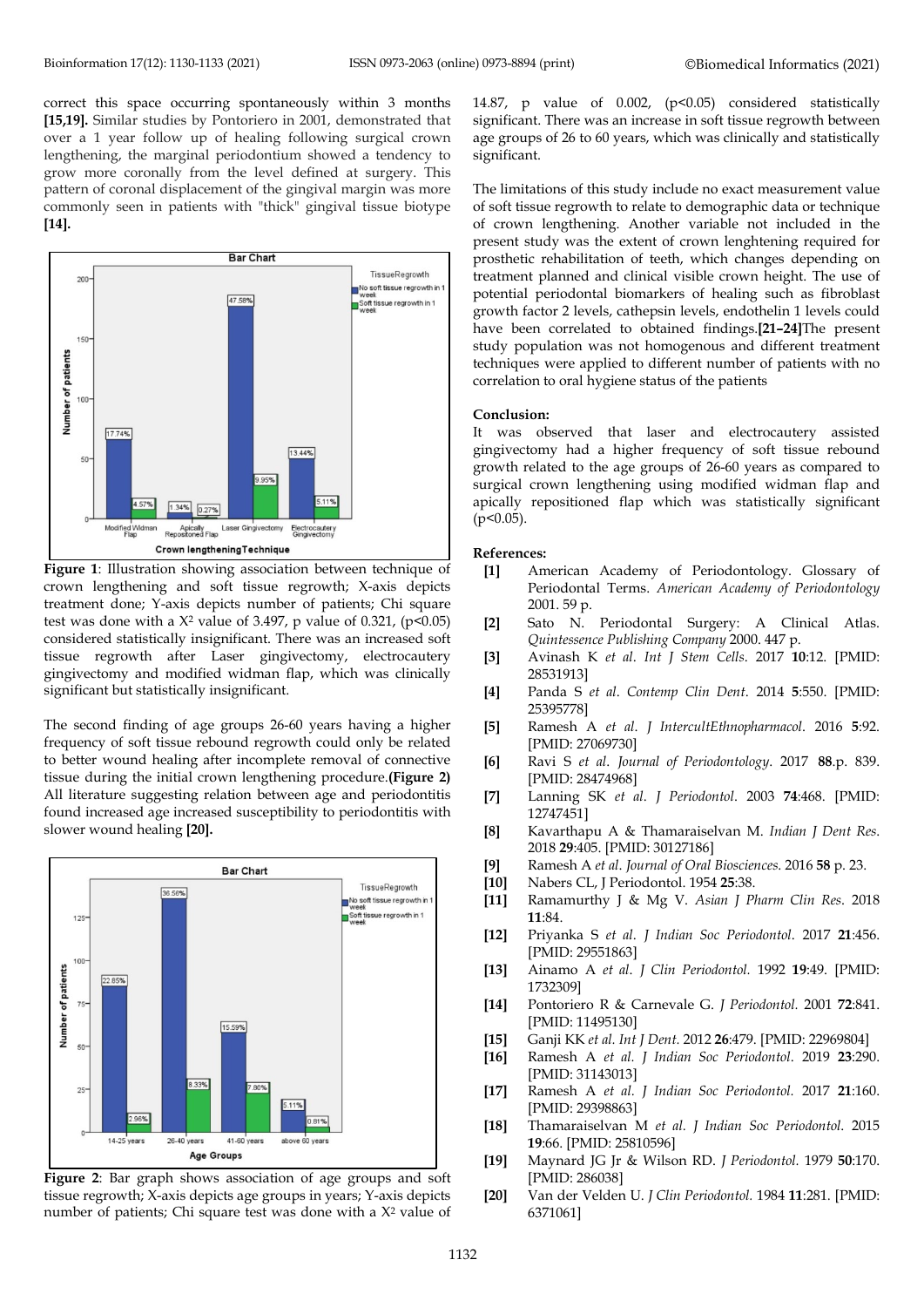- **[21]** Khalid W *[et al. Clin Diagn Res.](http://paperpile.com/b/LjYNSr/34NN3)* 2017 **11**:78. [PMID: 28571268]
- **[22]** Mootha A *[et al. J. Int J Inflam.](http://paperpile.com/b/LjYNSr/KDRIA)* 2016 **22**:350. [PMID: 26998377]
- **[23]** Khalid W *[et al. Indian J Dent Res](http://paperpile.com/b/LjYNSr/DQpR1)*. 2016 **27**:323. [PMID: 27411664]
- **[24]** Varghese SS *[et al. Contemp Clin Dent](http://paperpile.com/b/LjYNSr/7p3Fn)*. 2015 **6**:52. [PMID: 26604566]

#### **Edited by P Kangueane**

**Citation**: Narayan & Rajasekar, Bioinformation 17(12): 1130-1133 (2021) **License statement**: This is an Open Access article which permits unrestricted use, distribution, and reproduction in any medium, provided the original work is properly credited. This is distributed under the terms of the Creative Commons Attribution License

Articles published in BIOINFORMATION are open for relevant post publication comments and criticisms, which will be published immediately linking to the original article for FREE of cost without open access charges. Comments should be concise, coherent and critical in less than 1000 words.